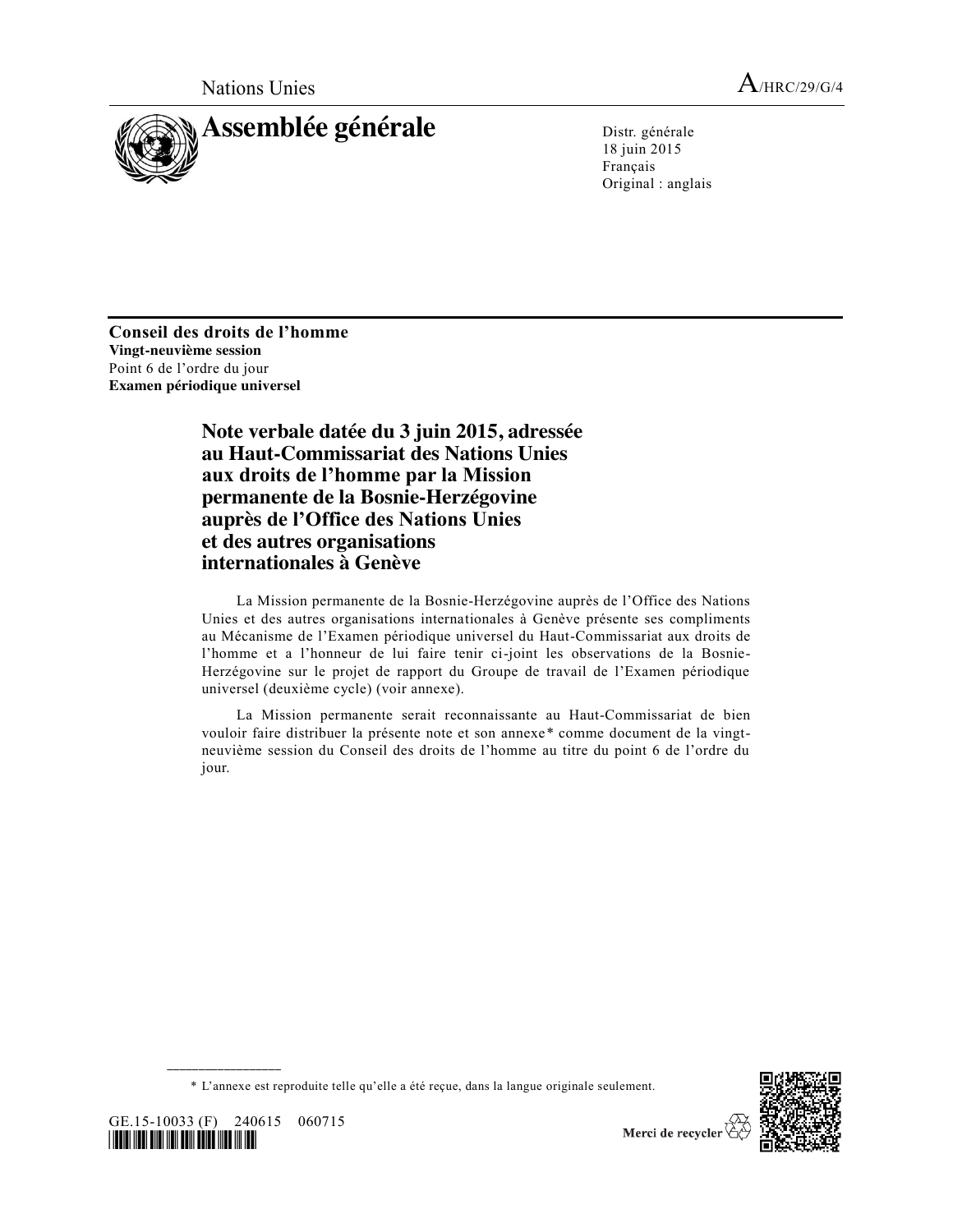### **Annexe**

[*Anglais seulement*]

# **Observations of Bosnia and Herzegovina on the draft report of the Working Group on the Universal Periodic Review – Second cycle (A/HRC/WG.6/20/L.X)**

**Rights of the Child**

**Recommendations 107.1. and 107.2., 107.106., 107.107., 107.18., 107.25., 107.70. 107.75., 107.76., 107.77., 107.79., 107.101., 107.140., 107.141., 107.142., 107.144. and 107.145. are accepted.**

**Recommendations 107.19., 107.74., 107.78., 107.88., 107.135. and 107.147. are partially accepted.**

#### **Recommendation 107.19**

As a continuation of on-going activities to implement the UN Convention on the Rights of the Child, in July 2011, the Council of Ministers adopted the Action Plan for Children in Bosnia and Herzegovina for the period  $2011 - 2014$ , which defined the priority objectives and measures to take for the protection of children. The Republika Srpska Government believes that the development of programmes to protect children is within exclusive competence of the Entities, while the Government of the Federation of Bosnia and Herzegovina has accepted the recommendation. The recommendation is acceptable insofar as it relates to possible recruitment and use of children in armed conflicts and to fulfilment of international obligations and commitments under international conventions.

### **Recommendation 107.74**

Bosnia and Herzegovina has continued follow-up activities to improve the human rights of children in BiH and implement the recommendation of the Committee on the Rights of the Child. The Republika Srpska Government has reported that the implementation of the Family Law, the Criminal Code and the Law on Misdemeanours ensured adequate protection of the child from all forms of violence and abuse in accordance with international standards, while the Government of the Federation of Bosnia and Herzegovina has accepted the recommendation. The recommendation is acceptable insofar as it relates to the process of harmonization of the laws applicable in BiH.

### **Recommendation 107.78**

Owing to a continuous process of accession to new conventions and protocols as well as to recommendations of CRC, Bosnia and Herzegovina should further improve the existing laws that apply in BiH. The position of the Republika Srpska Government is that this Entity's most recent amendments to the Criminal Code have brought about compliance with international conventions and standards, while the Government of the Federation of Bosnia and Herzegovina has accepted the recommendation. The recommendation is acceptable insofar as it relates to the further process of bringing the legislation into line not only with UN international standards but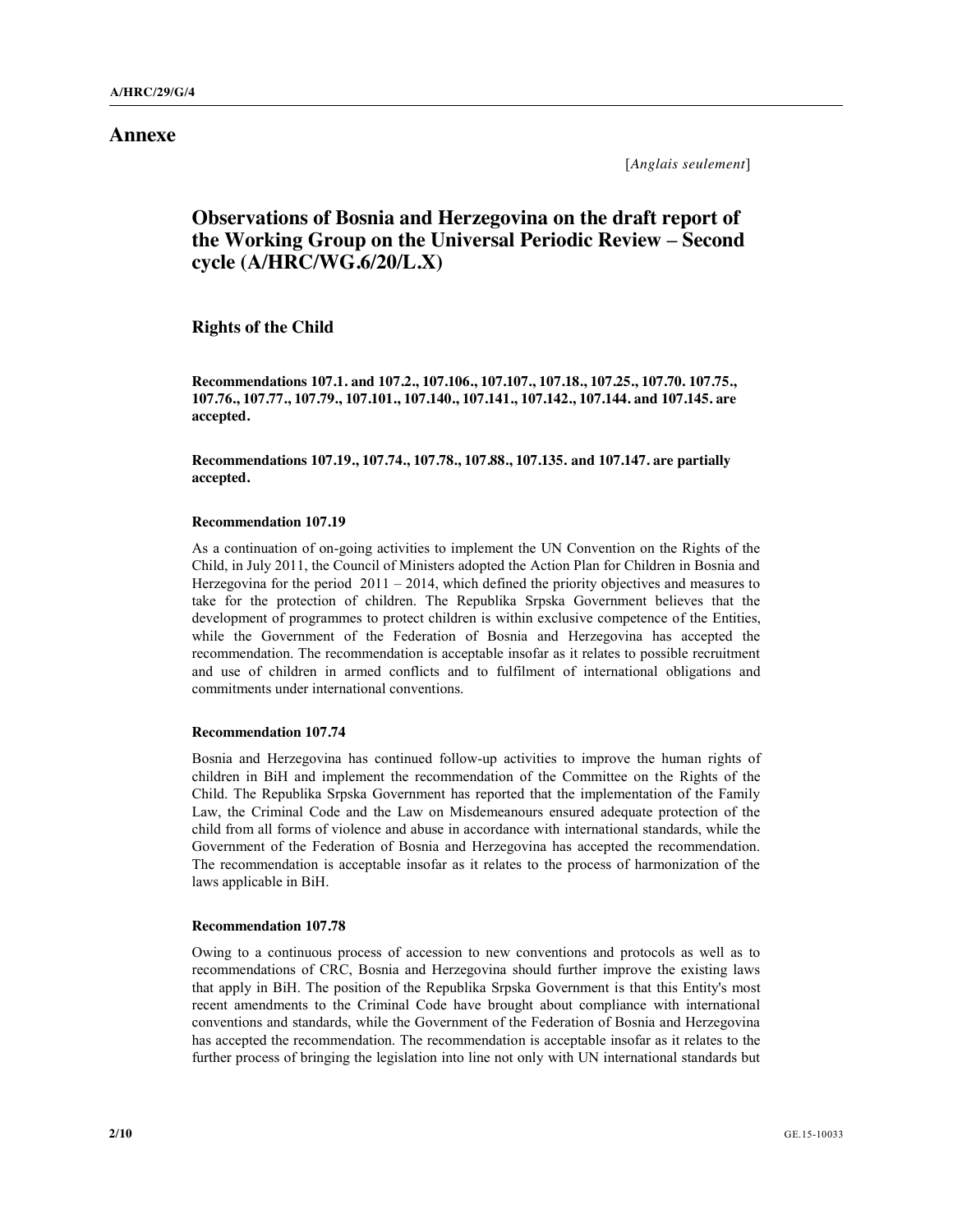also with EU acquis standards at the appropriate levels of government in accordance with the constitutional competences of Bosnia and Herzegovina and Entities.

#### **Recommendation 107.88**

In January 2015, the Council of Ministers adopted an analytical report on the implementation of the 2011 – 2014 Action Plan for Children, which was based on an assessment of the degree the measures had been implemented. The position of the Republika Srpska Government is that a comprehensive national law on the rights of the child cannot be enacted, because this is a matter within competence of Entities, while the Government of the Federation of Bosnia and Herzegovina has accepted the recommendation. The recommendation is acceptable insofar as it relates to ensuring the effective ways of reporting violence against children and to taking initiatives for the adoption of the Framework Law on the Rights of the Child at the state level.

#### **Recommendation 107.135**

In accordance with the Constitution of Bosnia and Herzegovina, the Republika Srpska, ten cantons in the Federation of BiH and Brcko District of BiH have complete and undivided competence over education. The position of the Republika Srpska Government is that the recommendation conflicts with the constitutional competencies over education, while the Government of the Federation of Bosnia and Herzegovina has accepted the recommendation. The recommendation is acceptable insofar as it relates to all levels of government ensuring that the content of school textbooks promotes and encourages tolerance among ethnic minority groups in BiH.

### **Recommendation 107.147**

In accordance with the Constitution of Bosnia and Herzegovina, the Republika Srpska, ten cantons in the Federation of BiH and Brcko District of BiH have complete and undivided competence over education. The position of the Republika Srpska Government is that that the recommendation conflicts with the constitutional competencies over education, while the Government of the Federation of Bosnia and Herzegovina and appropriate cantonal ministries that transmitted their positions have accepted the recommendation. The recommendation is acceptable insofar as it relates to taking an initiative to design a single harmonized national school core curriculum, agreed upon by the representatives of the country's ethnic groups and national minorities of BiH.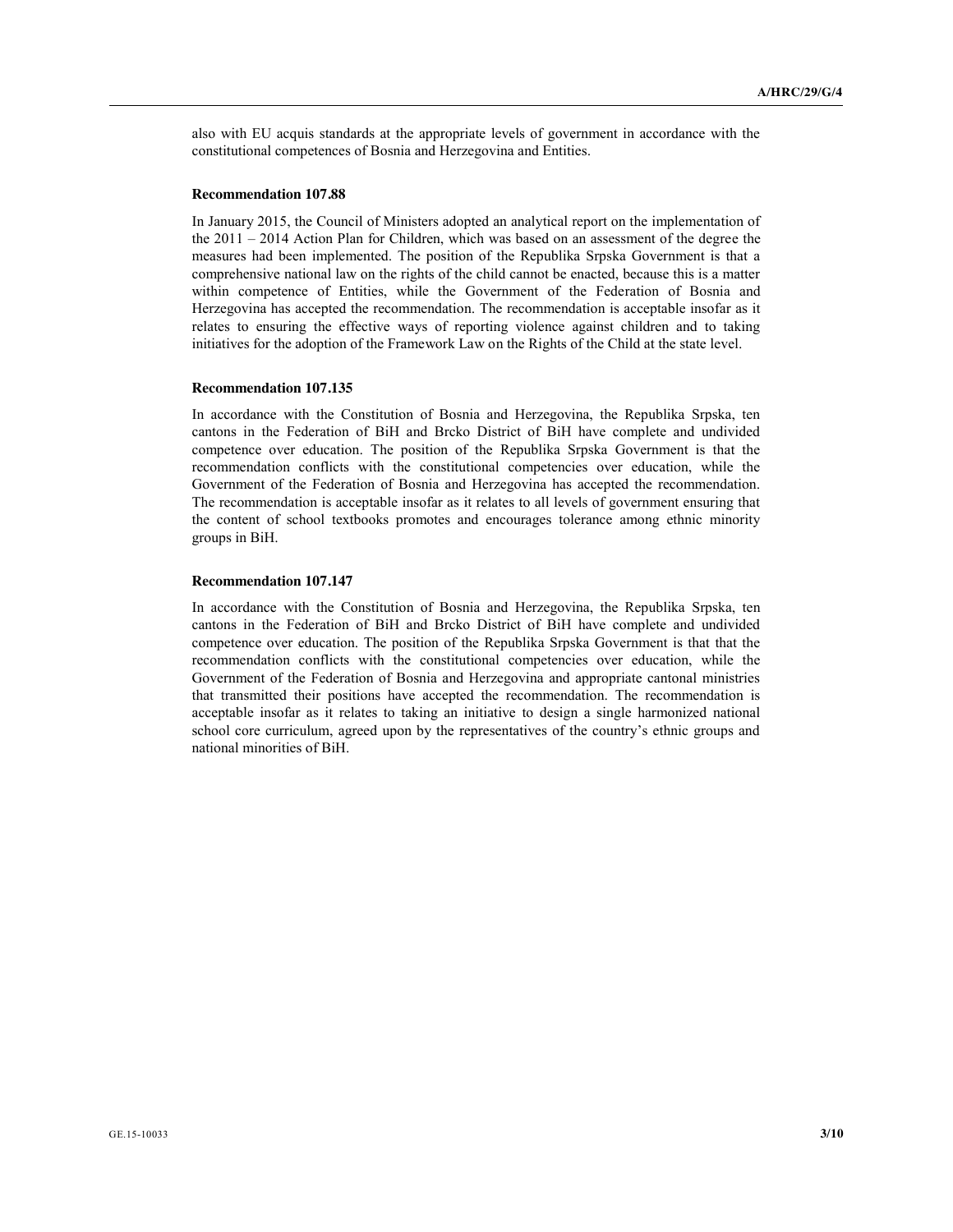### **Constitutional changes**

**Recommendations 107.3., 107.123., 107.124., 107.125., 107.126., 107.127., 107.128. and 107.129. are accepted.** 

#### **Justice and anti-discrimination**

**Recommendations 107.4. and 107.57. are accepted.**

# **Effective judiciary in human rights protection**

**Recommendations 107.92., 107.93. and 107.101. are accepted.**

**Recommendations 107.94., 107.95., 107.96. are partially accepted**

### **Recommendation 107.94**

Bosnia and Herzegovina applies four laws relating to the protection of witnesses that need continued coordination and improvement. The position regarding the quality of witness protection is different, with the Ministry of Security and the Government of the Federation being in favour of this recommendation and the Republika Srpska Government having the position that this Entity adequately implements the witness protection program.

### **Recommendation 107.95.**

With regard to transfer of competences, the Enitity Governments in Bosnia and Herzegovina have different positions, the Republika Srpska Government having the position that it does not accept transfer of competences from the Entities to the level of Bosnia and Herzegovina.

This recommendation is inconsistent with the Constitution of BiH, Entity constitutions and recommendations from structural dialogue on judicial reform between the EU and BiH.

#### **Recommendation 107.96.**

The position of the Republika Srpska is that it does not accept this recommendation because the legal provisions governing preventive detention fully complies with international standards in this area and due process is ensured in all cases of detention without any exceptions.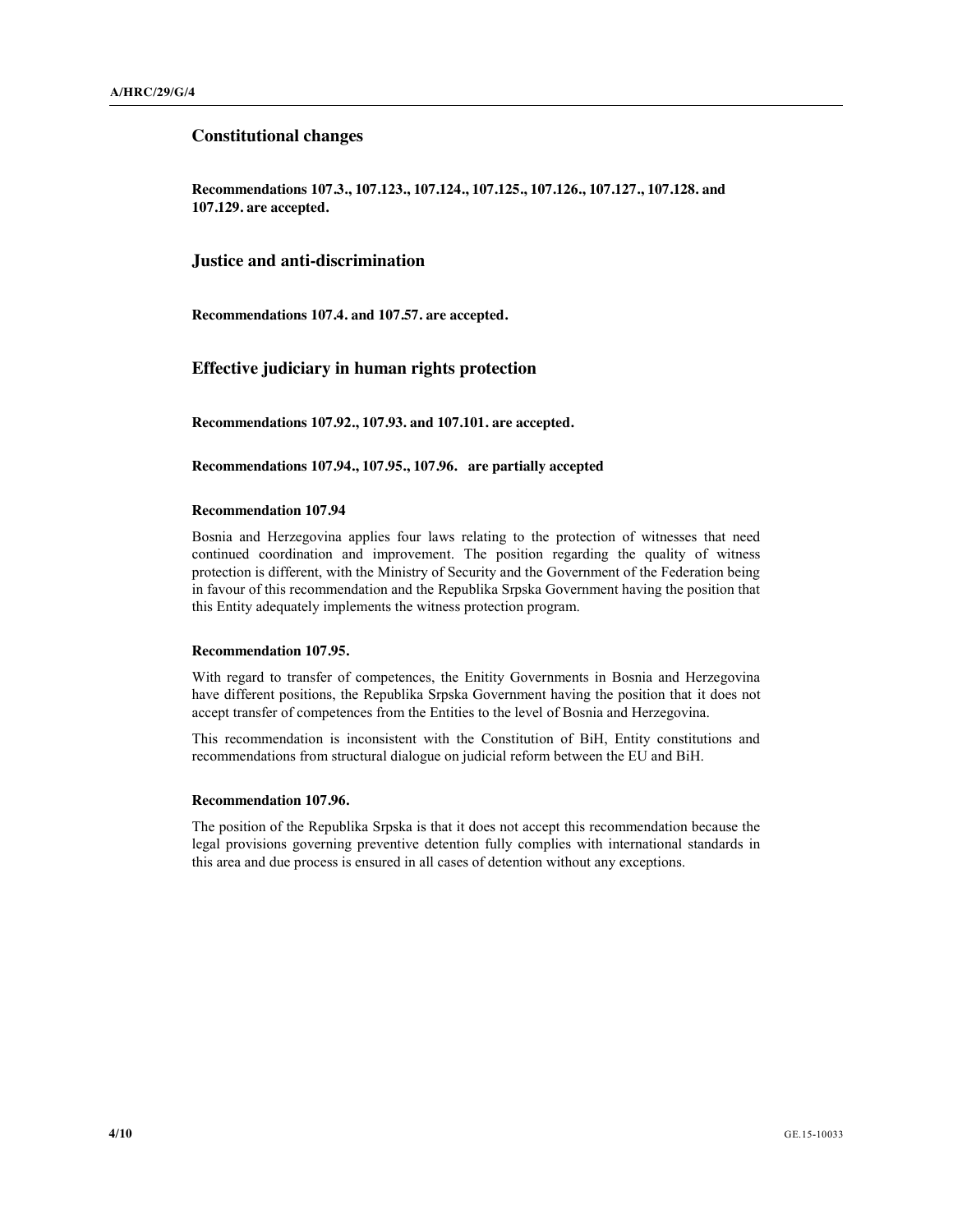# **Human rights promotion and protection**

**Recommendations 107.5., 107.104., 107.105., 107.16., 107.17., 107.21., 107.23. and 107.122. are accepted.**

# **Ombudsmen**

**Recommendations 107.6., 107.7., 107.8., 107.9., 107.10., 107.11. and 107.12. are accepted.**

#### **Recommendations 107.13., 107.14. and 107.15. are partially accepted**

The establishment of the National Preventive Mechanism (NPM) under the Optional Protocol to the UN Convention against Torture is an activity that the authorities of Bosnia and Herzegovina are trying to implement, but there are different positions in connection with the establishment of modalities of this mechanism. The Republika Srpska Government suggests that the prevention mechanisms should be established at all levels in accordance with multilayer division of competences, but the positions of other institutions concerned is that they support the establishment of a NPM; so, activities to fulfil obligations under the Optional Protocol to the UN Convention against Torture will continue in the future.

# **Vulnerable group rights**

**Recommendations 107.20., 107.22., 107.26., 107.37., 107.39. 107.50., 107.51., 107.52., 107.53., 107.58., 107.98. 107.136., 107.139. and 107.143. are accepted**

#### **Recommendations 107.59., 107.60., 107.61., 107.62., 107.63. and 107.64. are partially accepted**

Bosnia and Herzegovina is taking steps to pass and harmonize laws relating to processing of war crimes cases and sexual violence cases following international standards and programmes designed to ensure effective access to justice for all victims of wartime sexual violence and to thoroughly investigate acts of sexual violence committed during the conflict. In recent years, the judiciary and other relevant authorities have significantly improved and accelerated procedures related to the provision of justice, reparation and rehabilitation to the victims of wartime rape and sexual violence. The Republika Srpska Government has not accepted these recommendations expressing the opinion that most of these activities have already been implemented while the position of the Government of the Federation of BiH and the authorities at the level of Bosnia and Herzegovina is that, based on this recommendation, further activities should be intensified to improve their protection.

Bosnia and Herzegovina makes efforts to implement the National War Crimes Prosecution Strategy and to amend the Criminal Code regarding the definition of war crimes of sexual violence in accordance with international standards.

Training of judges and prosecutors in BiH is carried out by the Entity training centres with a view to making progress in resolving pending cases, as well as those involving war crimes and sexual violence.

With regard to the recommendation relating to different types of initiatives and analysis of the situation with recommendations given and the recommendations relating to the implementation of the Council of Europe Convention on Preventing and Combating Violence against Women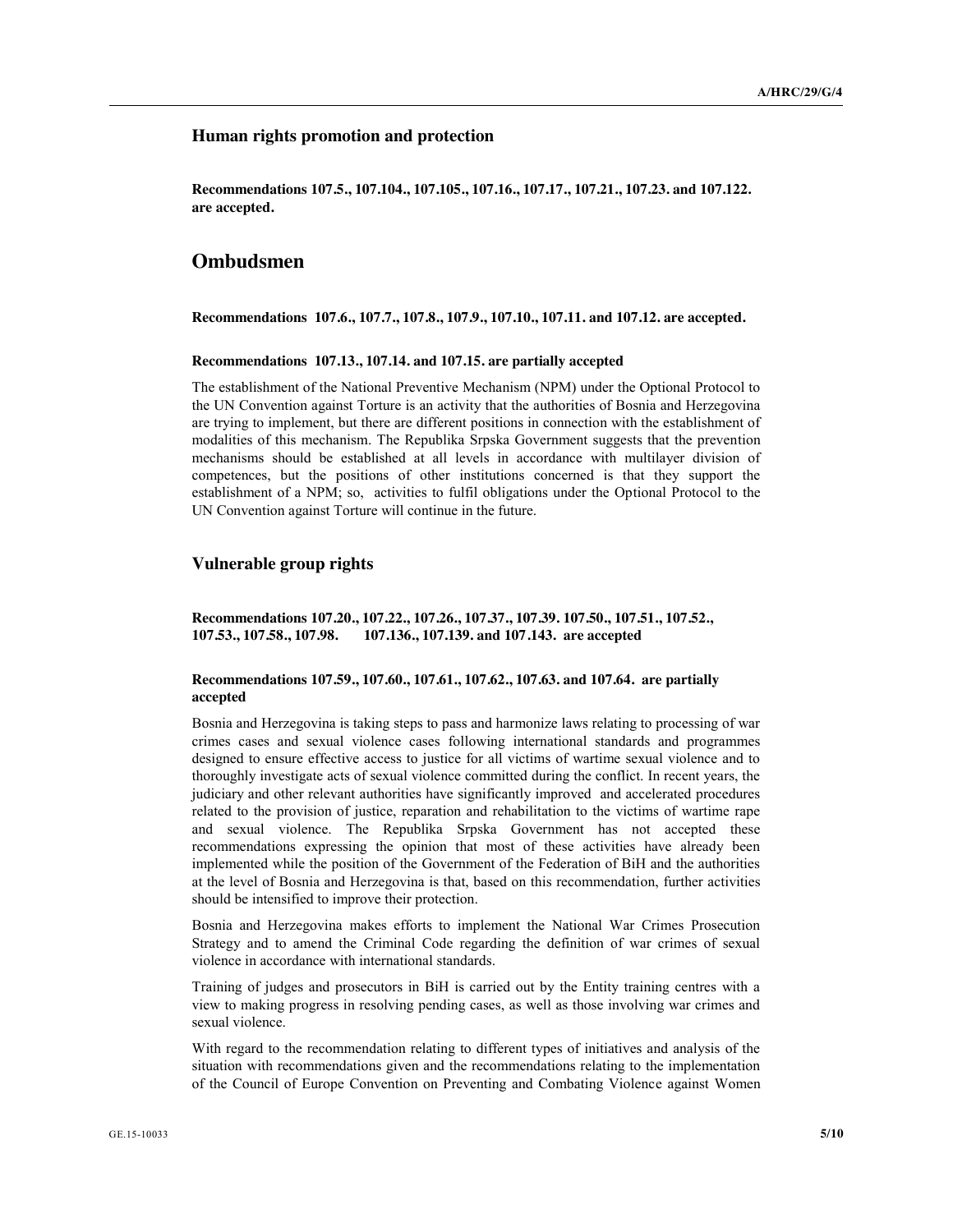and Domestic Violence, the Republika Srpska has taken a position that these recommendations should be partially accepted.

# **Recommendations 107.97., 107.99., 107.100. and 107.134. are partially accepted.**

### **Recommendation 107.97**

Bosnia and Herzegovina has sought to get agreement on a legal solution to the rights of victims of torture in BiH, in which a proposal for solution to the reparation / compensation to victims of torture is to be regulated in a uniform way for all victims of torture in BiH. Given there are still different views on this issue by the Entity governments, in the coming period we expect reconciliation of the opinions of the Entity governments and relevant authorities of Bosnia and Herzegovina in terms of the legal solutions that will meet the needs of BiH and regulate the rights of victims of torture and the right to reparation / compensation.

#### **Recommendation 107.99**

Bosnia and Herzegovina will take actions to harmonize the BiH Criminal Code applied in war crimes cases, to define adequately the condition of victims of war and to provide necessary reparation. The Republika Srpska Government has already amended the Criminal Code to bring it in line with international conventions and standards in this matter and it is up to the Federation of BiH to make the same amendments.

### **Recommendation 107.100**

Bosnia and Herzegovina authorities have been trying to harmonize the penal code applied in cases of war crimes. We remind you that the 18 July 2013 judgment of the European Court of Human Rights in Maktouf and Damjanovic against Bosnia and Herzegovina found that there had been a violation of Article 7, paragraph 1 of the European Convention for the Protection of Human Rights and Fundamental Freedoms in this particular case, i.e. that the 2003 Criminal Code was incorrectly applied instead of the 1976 SFRY Criminal Code in this particular case.

The Republika Srpska has partially accepted this recommendation with the position that we should apply the law in force at the time of the offense and a new law should be applied only if it is more favourable for the perpetrator. This correct position was confirmed by the judgments of the Court of Human Rights in Strasbourg. The Government of the Federation of BiH has not accepted this recommendation.

#### **Recommendation 107.134**

Bosnia and Herzegovina has a system in which all people in Bosnia Herzegovina including returnees, people with disabilities or Roma have access to public services, including health care and education without any discriminatory provisions in the valid legislation. The Government of the Federation of Bosnia and Herzegovina has not accepted this recommendation, while the Republika Srpska Government has accepted this recommendation. The recommendation is acceptable insofar as it relates to the improvement of this system of access to public services, including health care and education without any discriminatory provisions in the valid legislation.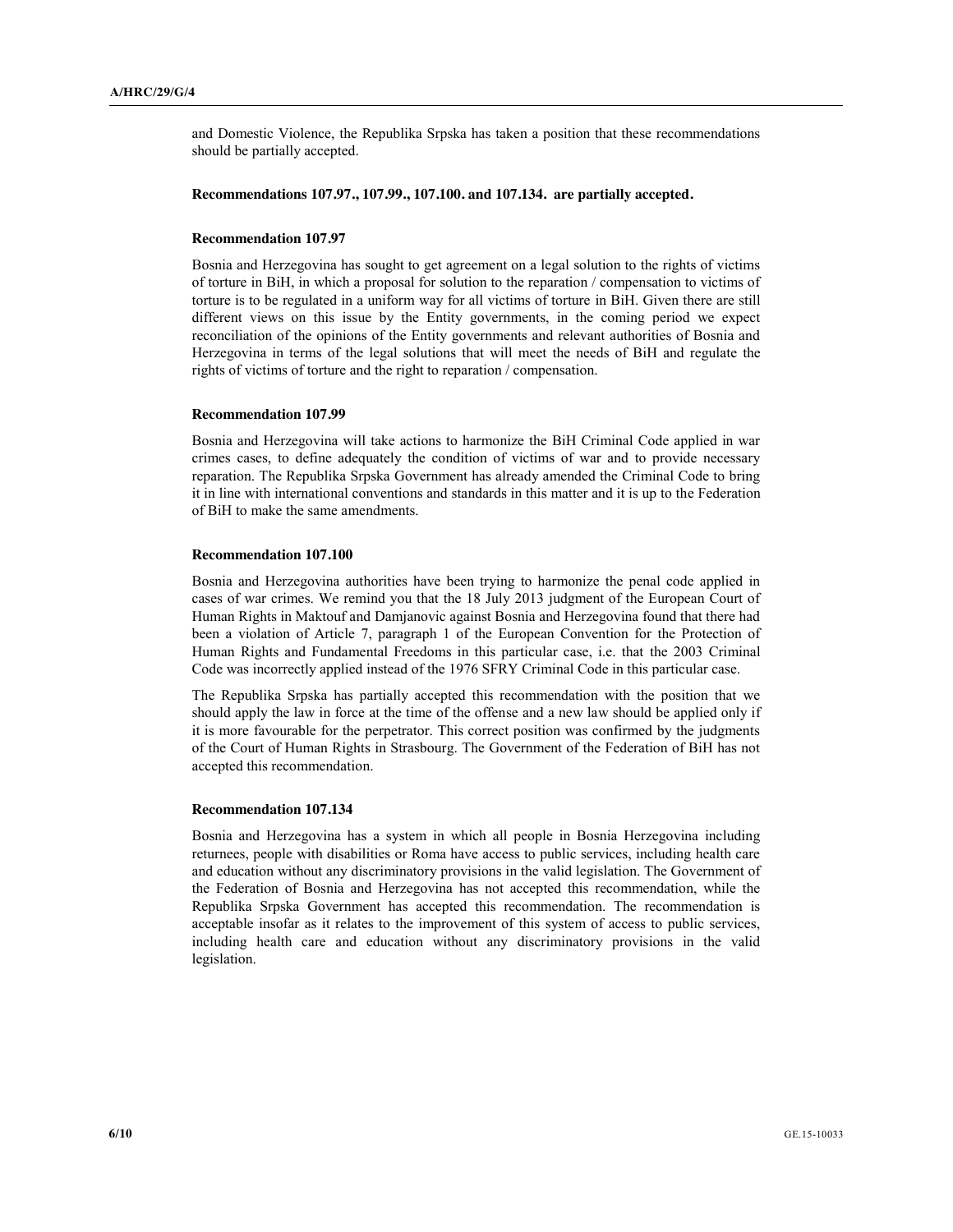# **Capacity building in the area of anti-discrimination**

**Recommendations 107.24., 107.28., 107.29., 107.38., 107.39. and 107.142. are accepted.**

#### **Recommendation 107.27. and 107.30. are partially accepted.**

Bosnia and Herzegovina authorities have partially accepted recommendations 106.27. and 106.30. given by the Human Rights Council. The recommendations relate to the development of a national plan to combat discrimination and an anti-discrimination strategy and enforcement of the Law on the Prohibition of Discrimination. The Law on the Prohibition of Discrimination was passed in 2009 and guarantees that any person or group of persons who are considered to be discriminated against may seek protection of their rights in existing judicial and administrative proceedings. Bosnia and Herzegovina is a signatory to numerous international instruments that promote and protect human rights and freedoms and respects the principle of non-discrimination in various areas of social life. On the basis of data collected, BiH continuously reports to the international human rights bodies on the implementation of international agreements of multilateral character that it has signed, ratified or accepted by succession.

The Republika Srpska Government has taken the position that a national plan to combat discrimination and an anti-discrimination strategy should be developed at the Entity level due to constitutional competences in the fields that this matter covers. The recommendations have been accepted by the Federation of Bosnia and Herzegovina and Brčko District of Bosnia and Herzegovina.

### **Gender equality**

**Recommendations 107.32., 107.34., 107.35., 107.36., 107.130., 107.131., 107.132. and 107.133. are accepted.**

### **Recommendation 107.33. is partially accepted.**

The Law on Gender Equality is continuously developed through the activities of the Agency for Gender Equality and Entity gender centres and the second part of the recommendations relating to constitutional provisions prohibiting discrimination against women have already been incorporated in the provisions of the Constitutions of BiH and Entities prohibiting discrimination on the grounds of sex.

## **Minority rights**

**Recommendations 107.31., 107.40., 107.47., 107.108., 107.109., 107.119., 107.120., 107.121., 107.138., 107.146., 107.159., 107.160., 107.161., 107.162. and 107.163. are accepted.**

### **Recommendation 107.46. is not accepted-**

Laws in Bosnia and Herzegovina do not contain discriminatory provisions.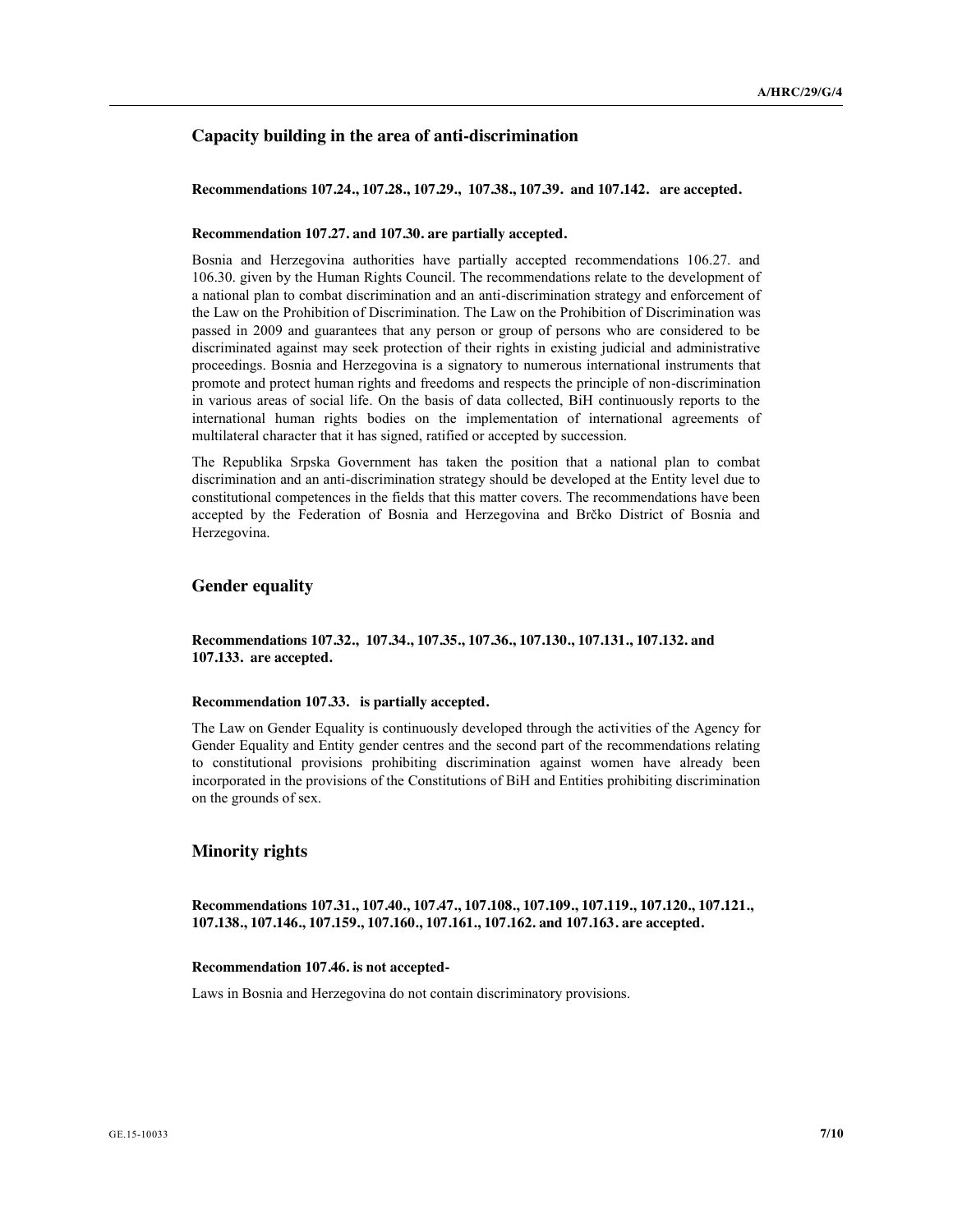# **Hate speech**

**Recommendations 107.41., 107.42., 107.43. and 107.45. are accepted.**

#### **Recommendation 107.44. is partially accepted.**

Bosnia and Herzegovina makes efforts to strengthen legislation to combat incitement to hate and discrimination on the grounds of ethnicity, culture, religion or nationality. The recommendation has been partially accepted as the Republika Srpska Government has taken the position that the most recent amendments to the Criminal Code of the Republika Srpska have already criminalized and punishes hate speech and criminal offenses motivated by hatred. The Government of the Federation of Bosnia and Herzegovina has accepted this recommendation.

## **Freedom of religion**

**Recommendations 107.48., 107.49. and 107.110. are accepted.**

**Recommendation 107.54. is accepted.**

### **Death penalty abolition**

**Recommendations 107.55. and 107.56. are accepted .**

## **Protection from domestic violence**

**Recommendations 107.67., 107.68. and 107.69. are accepted.**

#### **Recommendation 107.65., 107.66. 107.71. and 107.72. are partially accepted.**

Bosnia and Herzegovina has partially accepted this recommendation, given it has established a system of monitoring and implementing the legislation to combat domestic violence and other forms of violence against women, which needs to be strengthened and improved as planned in the future.

Bosnia and Herzegovina carries out activities to develop a framework strategy for the implementation of the Framework Convention for the Prevention and Protection Against Domestic Violence, while basic competences of institutions that will implement the strategy are competences at the level of Entities. The position of the Republika Srpska Government is that it is necessary to adopt guidelines for the implementation of the Convention and each institution should define concrete measures.

Bosnia and Herzegovina is making efforts to harmonize the law on sexual and domestic violence with a view to punishing every act of violence against women, while the Republika Srpska considers that the legal protection is afforded to victims of domestic violence and violence against women through the Criminal Code and the Law on Misdemeanour of RS, so the legal preconditions for zero tolerance for this kind of violence have been created. The present legal solutions are fully in line with international standards in this area.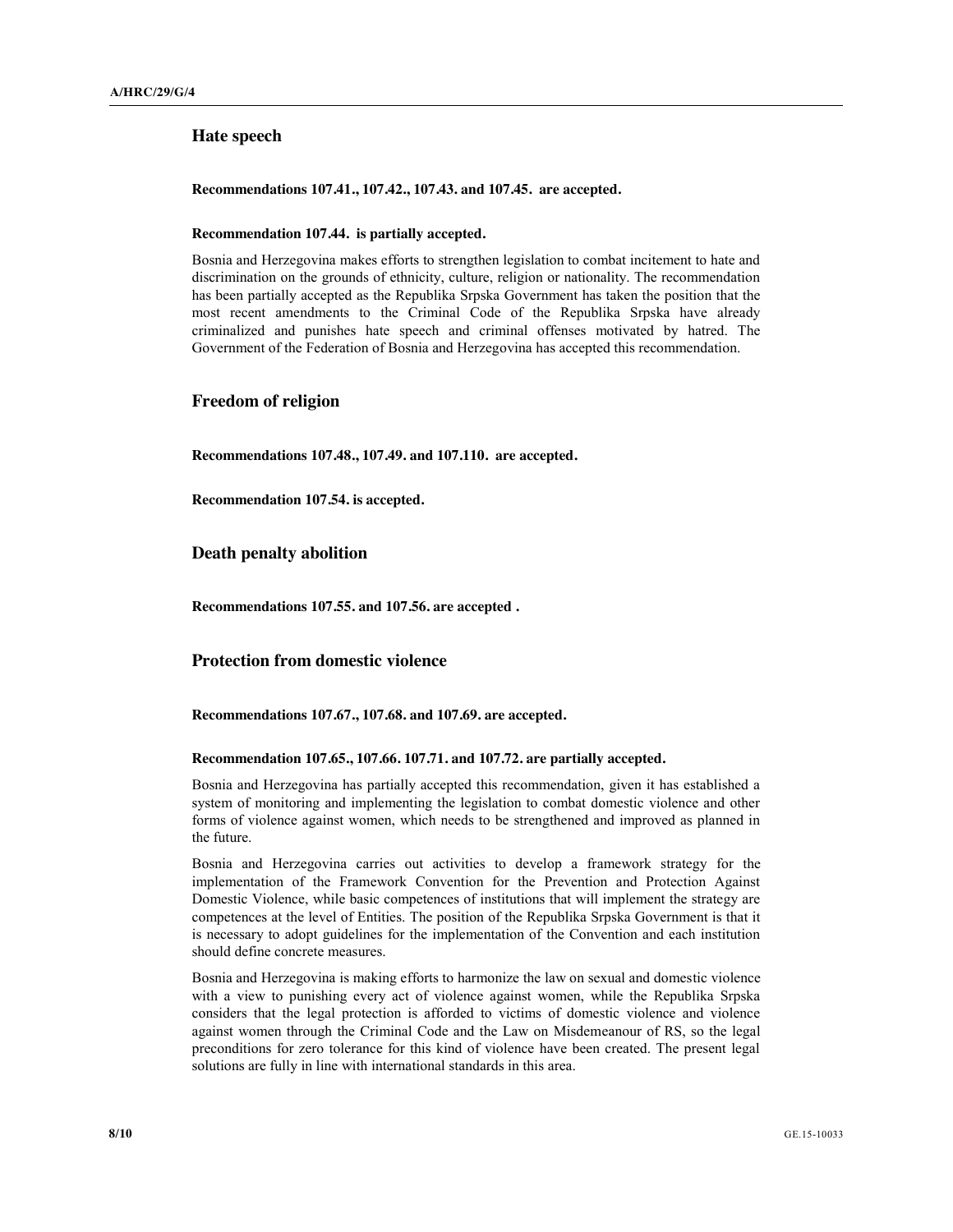# **Trafficking in human beings**

**Recommendations 107.73., 107.76., 107.81., 107.82., 107.83., 107.84., 107.86., 107.87., 107.89., 107.90. and 107.91. are accepted.**

#### **Recommendation 107.80. i 107.85. are partially accepted.**

Bosnia and Herzegovina has a system of updating trafficking victims based in the BiH Ministry of Security and a system of support for victims of human trafficking which is funded from the budget of the Ministry of Security for foreign trafficking victims and from the budget of the Ministry for Human Rights and Refugees for national victims of trafficking. The position of the Republika Srpska Government is that the existing data collection system should be adjusted in accordance with responsibilities of other authorities. The recommendation is acceptable insofar it applies to improvement of the system for providing assistance and support to victims of human trafficking.

# **Corruption**

**Recommendations 107.102. and 107.103. are accepted.**

# **Freedom of expression and the free media**

**Recommendations 107.111., 107.112,. 107.113., 107.114., 107.115., 107.116. and 107.117. are accepted.**

#### **Freedom of assembly**

**Recommendation 107.118. is accepted.**

### **Protection of persons with disabilities**

**Recommendations 107.148., 107.149., 107.153., 107.154., 107.157. and 107.158. are accepted.**

### **Recommendation 107.150., 107.151., 107.152., 107.155. and 107.156. are partially accepted.**

The Entities have exclusive competence over the protection of persons with disabilities. The Republika Srpska Government did not support development of a unified National Action Plan in the field of people with disabilities on the basis of the UN Convention on People with Disabilities as BiH had already designed "Disability Policy in Bosnia and Herzegovina" and adopted "Action Plan of the Council of Europe to promote the rights and full participation in society of people with disabilities: Improving the quality of life of people with disabilities in Europe, 206-2015". The Council of Ministers has formed a Council for Persons with Disabilities BiH, as an advisory and coordinating body that helps in monitoring the implementation of the UN Convention for Persons with Disabilities and the Entity governments and BD have already